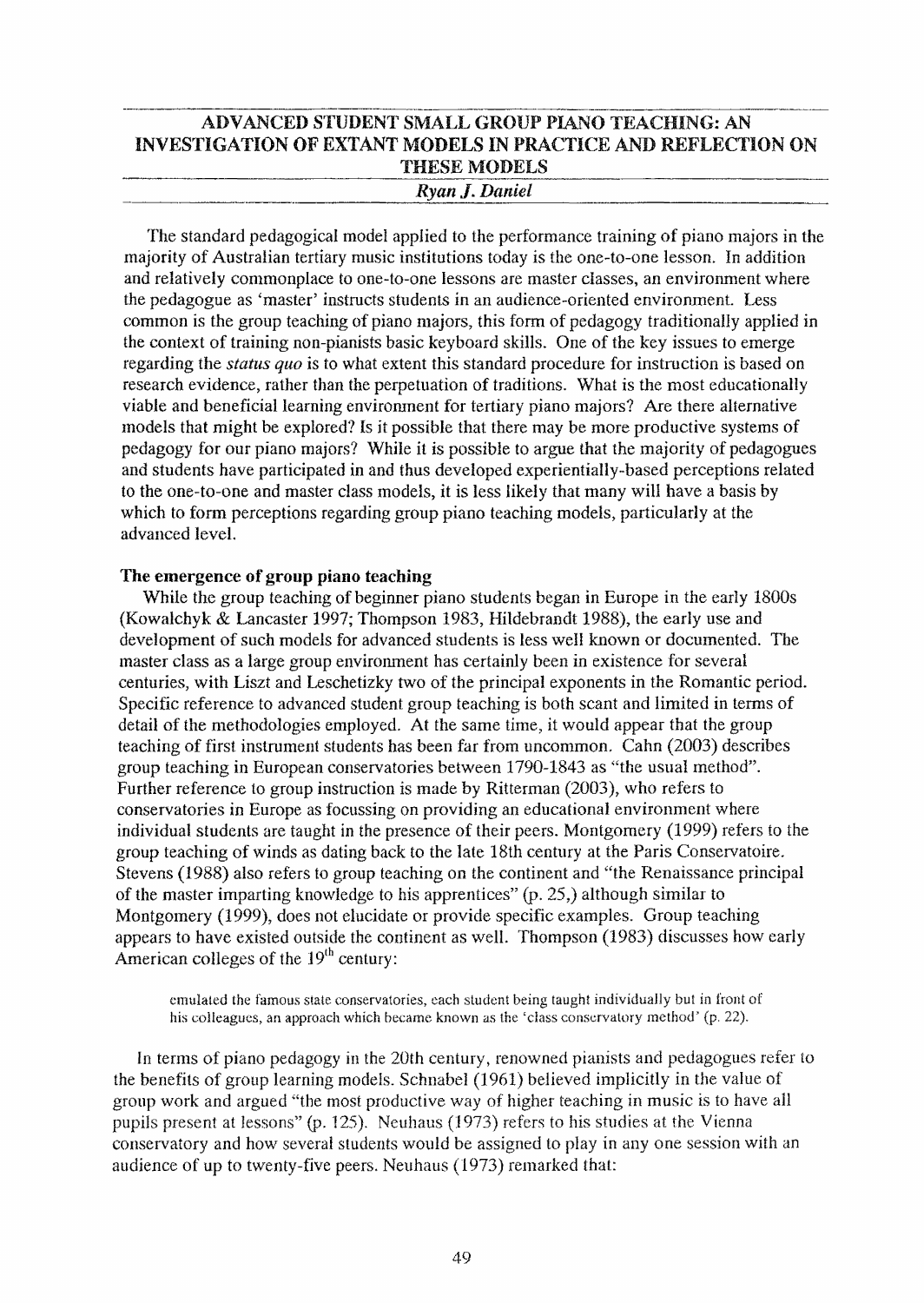pupils and the listeners came to the lesson with the scores, on which they followed attentively the playing of the pupil and the comments of the teacher. The advantage of this for all concerned was obviously very great (p. 200).

In addition to the views of Schnabel (1961) and Neuhaus (1973), a number of recent pedagogues, most notably those based in the United Stales, argue the value of group tcaching approaches. Recent conferences held by the Music Teachers National Association (1999, 2000) involved a great deal of panel discussion and deliberation regarding the value of group teaching. Shockley (1999) summarises various issues raised by a number of the pedagogues who participated in discussions concerning group teaching at an advanced level:

- group instruction for advanced students can take many forms;
- group instruction offers numerous advantages in virtually all areas of applied study;
- the advantages of group teaching far outweigh any disadvantages;
- the most common barrier to group teaching is the prevalent attitude that one to one teaching is essential;
- e group tcaching requires flexibility, focus on process, not just curriculum, and the ability to promote the transfer of concepts and the productive exchange of ideas; and
- the teacher must be a facilitator who can learn from students and promote the benefits of the group learning environment.

Hence while the literature reveals a range of views and perceptions regarding the benefits of group learning, these have as yet, failed to be tested within a research framework.

### Extant research - models of group pedagogy

There is a paucity of research that explores advanced student group teaching, a view supported by both Brandt (1986) and Kennell (2002). There have, however, been a number of studies which compare group and individual instruction at the beginning level (Hutcherson 1955, Waa 1965, Manley 1967, Shugert 1969, Keraus 1973). It would appear that additional research is needed, Kennell (2002) arguing that the various studies to date have «failed to reveal conclusive evidence in support of either class or private instruction" (p. 245). In terms of advanced student group teaching, one research study exists, with Seipp (1976) comparing advanced students taught in groups and individually\_ Sixteen first-year trumpet students were initially tested in six areas; 1) performance level, 2) sight reading, 3) amount of work performed, 4) interpretive judgement, 5) auditory-visual music discrimination, and 6) student attitude and opinion. Seipp (1976) proceeded to randomly divide the sample into eight students taught individually and eight taught in two groups of four. Each group of four students was allocated one hour of weekly instruction, with privately taught students thirty minutes of tuition per week. Seipp (1976) argues that the teaching curriculum was essentially the same, particularly in the area of technical work, except a more flexible approach was applied to the assigning of repertoire to students. All lessons were "highly structured" (Seipp 1976, p. 70), and while Seipp (1976) implemented a different set of pedagogical procedures in the group classes to accommodate the different learning environment, these are not made clear to the reader. At the end of the academic year, all students were tested in the same manner as that applied at the commencement of the project. Table 1 profiles the findings.

What is of striking interest from the data in Table 1 is the fact that there were statistically insignificant differences in all areas of development except sight-reading, where group taught students progressed considerably more than those taught one to one. These findings not only challenge these students' perceptions regarding the necessity for individual attention, but proposes that group teaching may be at least as productive as one to one pedagogy. Seipp (1976) also presents a time analysis of a sample of eight one to one and eight group lessons, the data revealing the significantly expanded opportunities for interaction in the group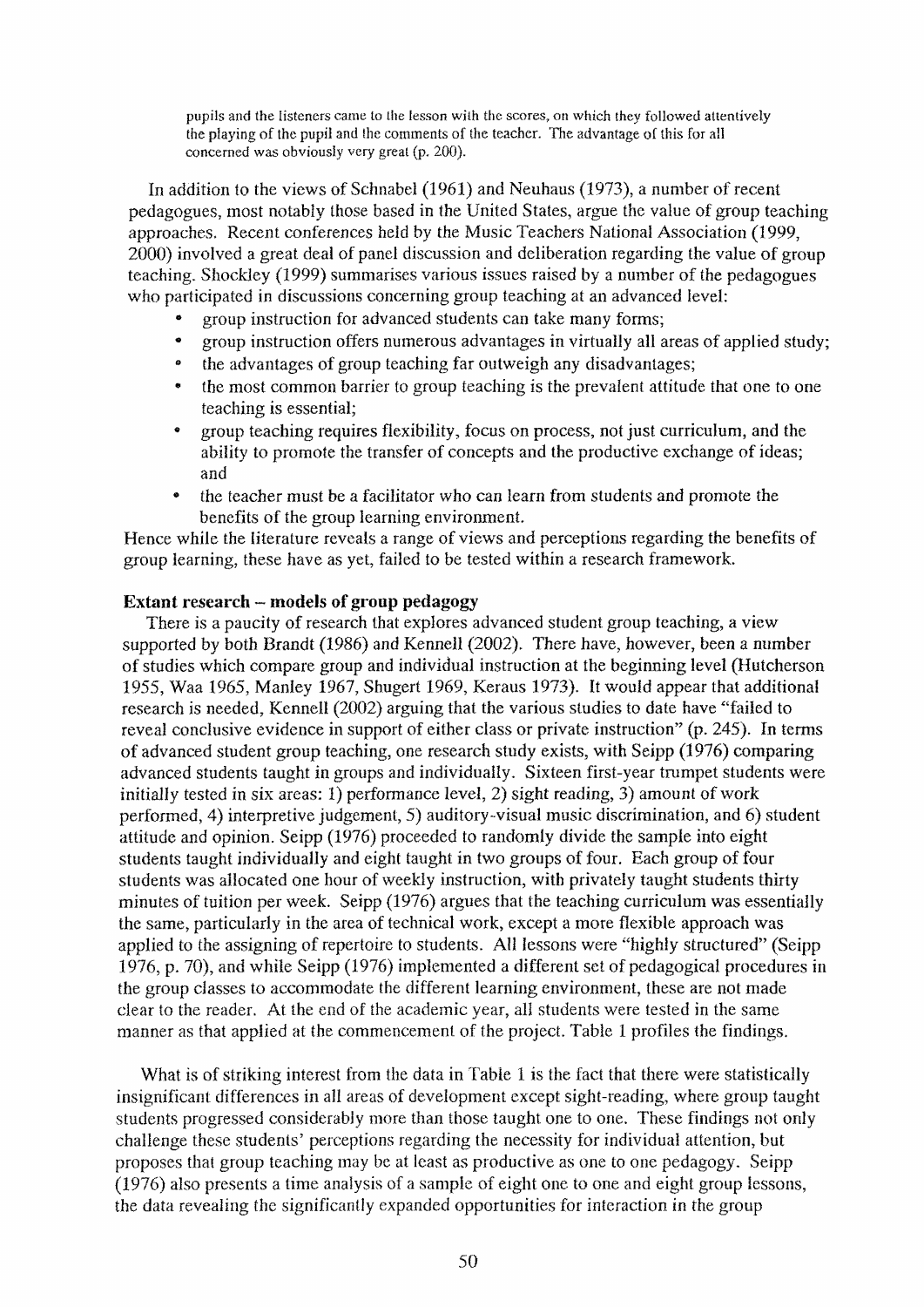environment. What is also interesting is the fact that group taught students only received an allocation of fifteen minutes of instruction per week as compared with the thirty minutes allocated to those students taught individually. Hence it is possible to argue that the productivity of the group sessions would have been amplified if the sessions were two hours each.

As part of his implications, and which is clearly appropriate given the small sample, Seipp (1976) argues the need to consider similar research projects involving different pedagogues, different musical instruments, with different groupings of students, and using different teaching techniques. Hence, the benefits of group teaching as identified in the literature present a research niche and opportunity to consider a group teaching model for advanced piano students at the tertiary level.

# Probing current models of group piano pedagogy: questionnaire data

Given the lack of extant research literature concerning advanced student group teaching, and particularly so in the context of piano, it was detennined that additional data would need to be developed prior to the development of a trial model. An extensive search of relevant and recent pedagogical publications was conducted, with a number of potential pedagogues identified in the proceedings of the Music Teachers National Association conferences on group teaching (Music Teachers National Association 1999, 2000). Given the geographical spread of the potential sample, a written questionnaire was deemed the most logical and practical method for gathering data, with questions developed to explore the following areas;

- Personal details
- Pre-university or college studies: analysis of tuition experienced

• Current pedagogical methods: models adopted and methods of pedagogy Email and/or letters were sent to thirty pedagogues to determine if they were in fact engaged in advanced student group piano teaching at the tertiary level, and to request their participation in the research. Eleven pedagogues indicated that they did not engage in group teaching, seven did not respond, while twelve stated that they engaged in advanced student group teaching and that they were prepared to participate. Questionnaires were subsequently sent to these twelve and five returned, representing a return rate of approximately forty-two percent. Table 2 profiles the personal details of the five respondents, with name presented as pseudonym, given the respondents agreed to participate only under the condition of anonymity.

Table 2 reveals that the pedagogues were all of mature age, with considerable experience teaching at the tertiary level, while the range of experience of teaching outside the tertiary level varied considerably. In terms of the respondents' experiences of tertiary piano studies, a number of general principles emerged on analysis of the data:

- Each had experienced only individual lessons as an undergraduate;
- .. Perceptions as to why they had not experienced group teaching at the undergraduate level were related to either the choice of the pedagogue concerned, institutional policy, or timetabling complications;
- At the postgraduate level each respondent had experienced group learning;
- These experiences ranged from group teaching only to a combination of individual and group learning; and
- Each of the respondents argue the necessity for regular group teaching in the standard undergraduate tertiary model, with one (Joseph) in fact arguing its priority over individual tuition.

The respondents were then asked to briefly outline the models of teaching that they currently employ. These are outlined in Table 3.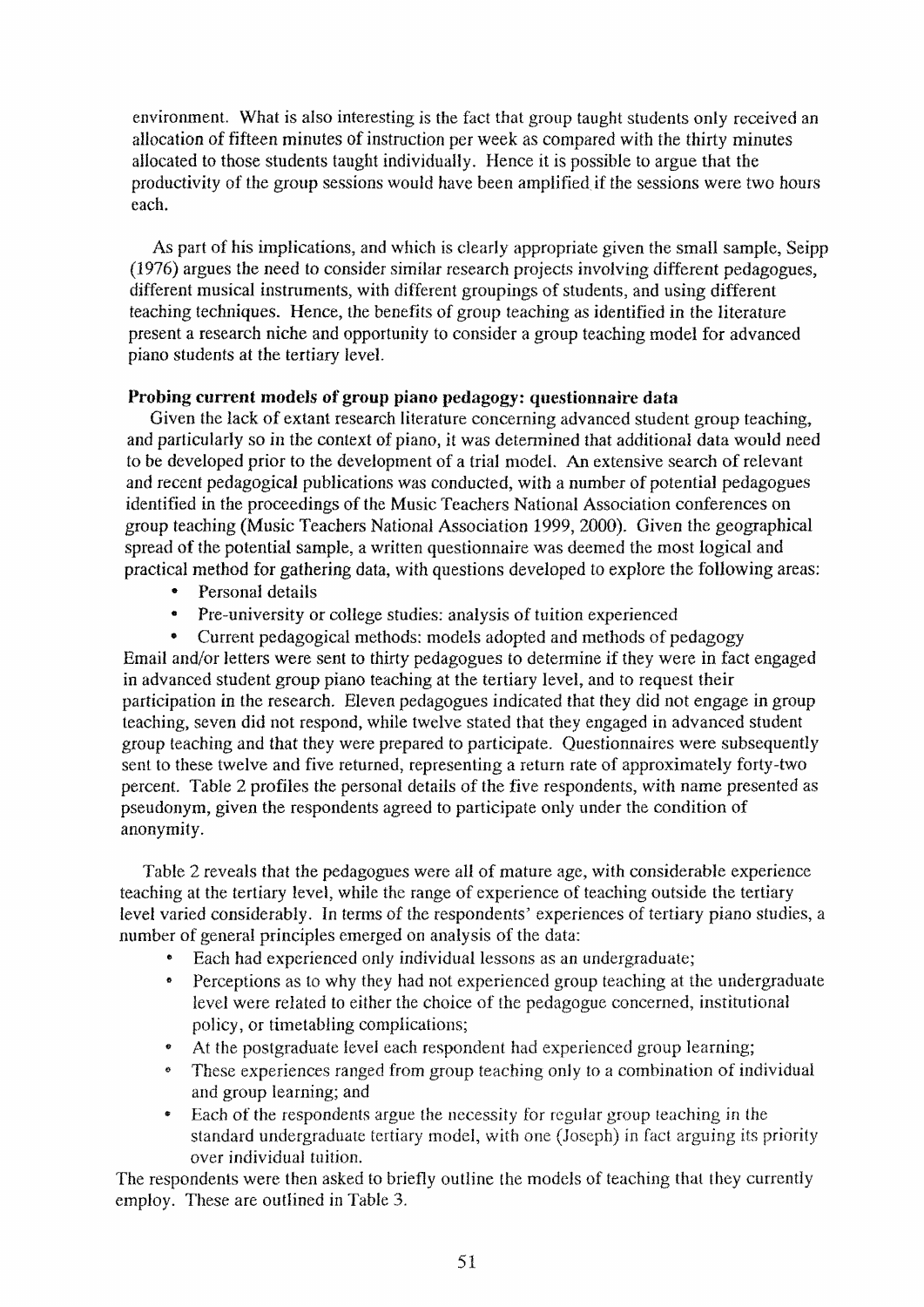It is clear from the responses presented in Table 3 that school or institutional policy dictates to some extent the choice of pedagogical model(s), and that the formats identified in Table 3 may not necessarily be the preferred scenario. This is most noticeable in the case of Indiana, who would in fact would prefer to teach only in groups, and is equally frustrating for Rachel, although it is not clear in the latter's case whether 'regular performance classes' in fact constitutes small group learning or larger performance classes. For the other respondents, group tuition is included in the pedagogical frame, albeit differently in tenns of time and frequency. In order to further probe the various models of learning, the pedagogues were asked to briefly outline the fonnat, structure and content of their method. Joseph chose not to complete this section given he had recently retired while Rachel did not complete this section given her move into a different teaching area. The models for the other three pedagogues are briefly defined in Table 4, with Indiana presenting detail of his undergraduate and postgraduate models.

The data in Table 4 reveals that group models vary in sample and in operation, the fonnat and content largely dependent on the pedagogue. The respondents were then asked to identify the advantages and disadvantages of group teaching models. Advantages far outweighed disadvantages, and indeed Joseph, Hilda and Nicole indicated that they consider there to be none. Rachel and Indiana both referred to scheduling problems as the fundamental difficulty in offering group lessons with Rachel also referring to occasional problems in detailing with 'individual difficulties'. Table 5 presents the range and number of advantages identified by this sample.

The range and number of advantages identified in Table 5 propose the value of group models for tertiary piano majors, with the advantages largely a result of the fact that the learning environment is extended beyond the traditional master-apprentice style of delivery to one in which students engage in a range of interactions with their peers.

### **Trial model reflections**

In developing a trial model, the pedagogue/researcher took into account a number of factors and implications for practice, including access to equipment, potential group size and sample, pedagogical goals and various strategies to promote self-critical work and peer interaction. Subsequent to this process, trial models involving domestic and international students at all levels of the undergraduate degree have been developed, implemented and evaluated over a period of four academic years. Students in groups of three to five are placed together after consideration of level and a diagnostic evaluation of their skills. While the limitations of this paper preclude the detailed presentation of the cyclical student evaluations, or analysis of various self- and peer-critical data, a sample of the 2002 academic year students' comments relating to the benefits of working in small groups are evidenced via the following reflections. Students perceive the advantages of the group environment to involve/include:

- More feedback and the learning process is quicker;
- $\bullet$ Learning how to teach others;
- Learning to help others and what to listen for which helps you to be your own teacher  $\bullet$ too;
- $\bullet$ Hear what peers are learning, to actively take part in self-critical and peer-critical analysis and therefore learning to be an independent learner;
- There are more interactions/discussion that create a 'friendly atmosphere';  $\bullet$
- .. More repertoire/pieces are covered/discussed in group lessons; and
- .. Sharing of ideas and experience, additional feedback and a more comfortable environment.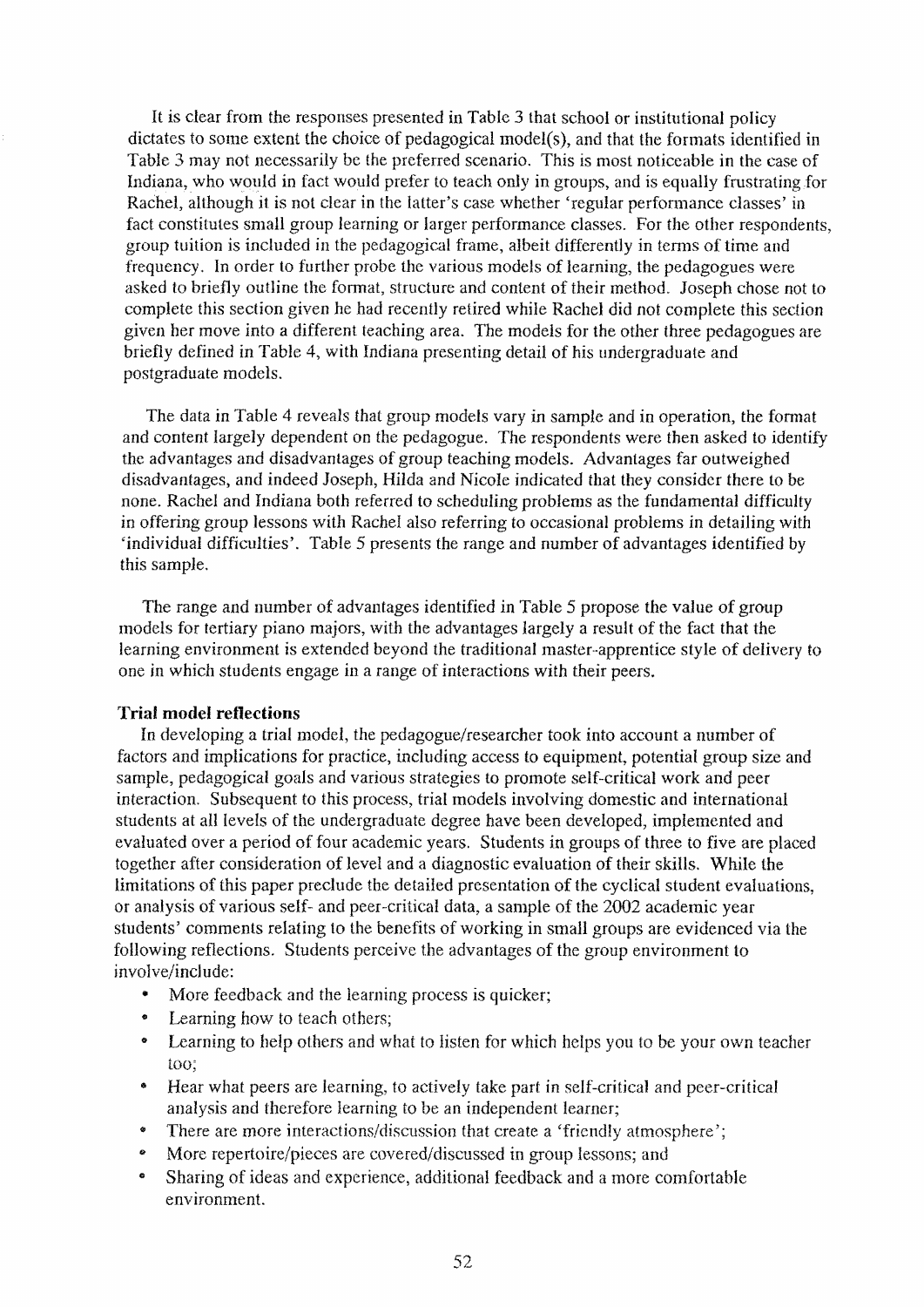The identified advantages, which support those identified in the literature and questionnaire data, propose that group learning environments offer a range of benefits for students. As may be expected with any pedagogical model however, there are disadvantages identified by some students; Given that all participants to date had experienced one to one lessons only, and with only very few students having participated in an occasional master class, some students experienced transitional difficulties in moving into an environment where they are expected to actively contribute in a diagnostic, critical and performance oriented manner. At the same time, there is evidence that these concerns dilute over time as students become accustomed to the environment. Some students also report dissatisfaction due to the perception that individual attention would lead to a greater productivity for them; however analysis of these students' practice journals and weekly self-reflection tasks reveals a less than desirable work ethic in all cases. Hence the rationale for this view is debatable. Indeed the issue that emerges here is the extent to which all pedagogical models rely on students' work ethic between sessions and their subsequent ability to contribute to the learning environment.

#### **Directions and implications**

One of the key implications of this research is to suggest that pedagogues investigate group teaching as a viable and positive learning environment for students. Given the existence of such models in the tertiary environment, and the considerable benefits reported by those pedagogues that employ such methods, there is indeed an opportunity to explore such practices. Certainly, further research is needed not only in tenus of the development and trial of group models by different pedagogues/researchers and for different instruments, but there is also a demonstrated need to engage in systematic research and comparison of the learning opportunities offered by all models of instrumental pedagogy. Rather than rest on the traditions of past teaching practices, it is indeed timely that new innovations and methodologies be further explored and developed.

#### Contact details

*C/-* College of Music, Visual Arts and Theatre lames Cook University Townsville Qld 4811 Email: Ryan.Daniel@jcu.edu.au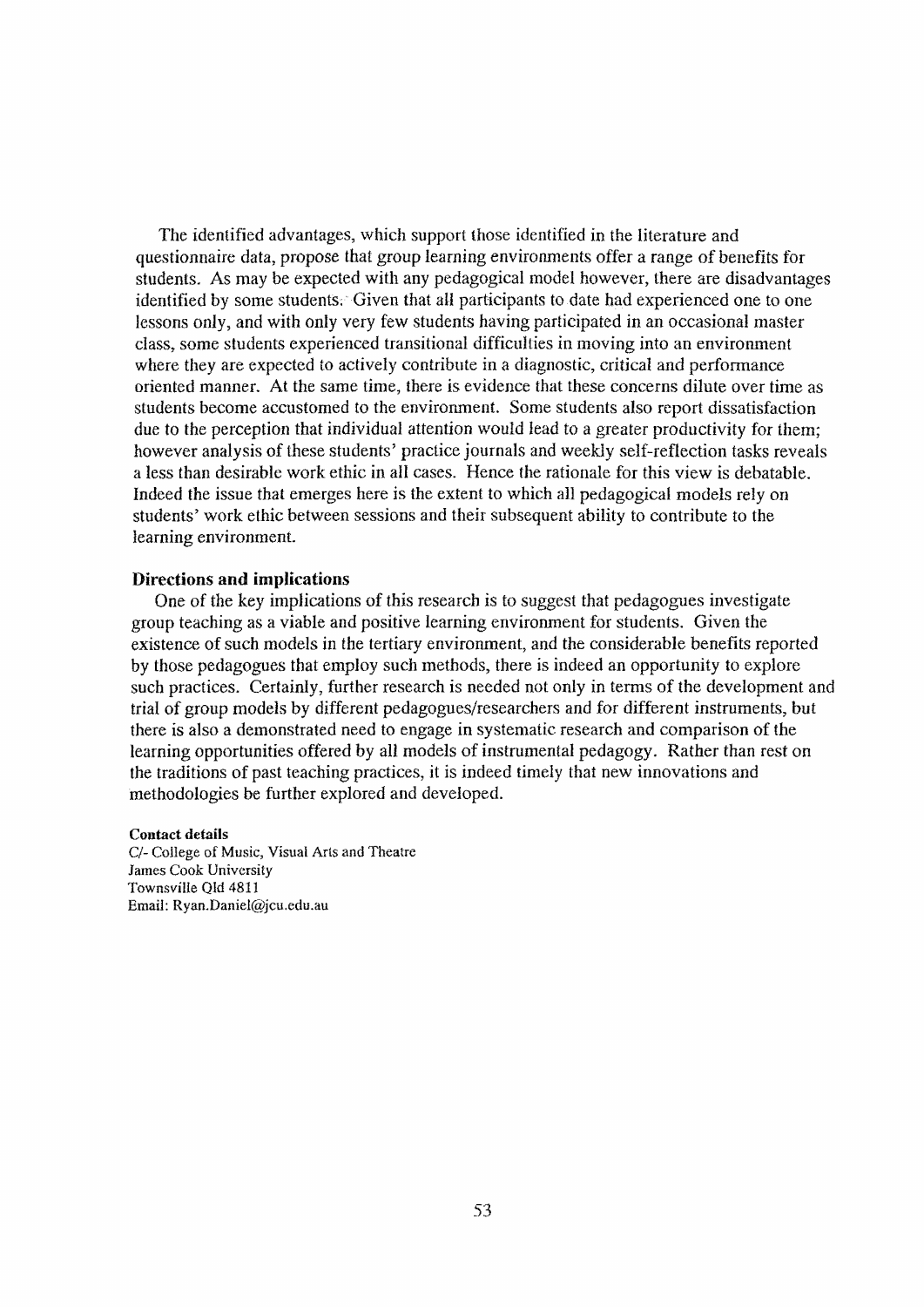#### References

- Brandt, T. (1986). A review of research and literature concerned with private and class instruction in instrumental music. *Journal of Band Research,* 22(1), 48-55.
- Cahn, P. (2003). Conservatories: Germany and central Europe. *The New Grove Dictionary of Music Online* ed. L. Macy (Accessed 5/06/2003), http://www.grovemusic.com

Hildebrandt, D. (1988). *Pianoforte: a social history of the piano.* London: Hutchinson.

Hutcherson, R. (1955). *Group instruction in piano: an investigation of the relative effectiveness of group and individual piano instruction at the beginning level.*  Unpublished Ph.D. dissertation, State University of Iowa.

Kennell, R. (2002). Systematic research in studio instruction in music. In R. Colwell & C. Richardson (Eds.), *The new handbook of research on music teaching and learning.* (pp. 243-256). New York: Oxford.

Keraus, R. (1973). *An achievement study of private and class Suzuki violin instruction.*  Unpublished PhD dissertation, University of Rochester.

KowaIchyk, G. & Lancaster, E. (1997). *Group piano.* Van Nuys, CA: Alfred.

Manley, R. (1967). *A comparative analysis of the vocal intensity developed through beginning class and individual voice instruction of university students.* Unpublished PhD dissertation, Indiana University.

Montgomery, W. (1999). Group lessons for advanced students with no private lessons. In Music Teachers National Association, *Pedagogy Saturday III.* p. 59.

- Music Teachers National Association, (1999). *Pedagogy Saturday III.* Cincinnati, OH: Music Teachers National Association.
- Music Teachers National Association, (2000). *Pedagogy Saturday IV.* Cincinnati, OH: Music Teachers National Association.
- Neuhaus, H. (1973). *The art of piano playing* (K. Leibovitch, Trans.). London: Barrie & Jenkins.
- Ritterman,1. (2003) Conservatories: since 1945. *The New Grove Dictionary of Music Online*  ed. L. Macy (Accessed 5/06/2003), http://www.grovemusic.com
- Schnabel, A. (1961). *My life and music.* London: Longmans.
- Seipp, N. (1976). *A comparison of class and private music instruction.* Unpublished PhD dissertation, West Virginia University.

Shockley, R. (1999). Panel Summary - why do you advocate "three or more" group teaching? In Music Teachers National Association, *Pedagogy Saturday* Ill. (97-98). Cincinnati, OH: Music Teachers National Association.

Shugert, 1. (1969). *An experimental investigation of heterogeneous class and private methods of instruction with beginning instrumental music students.* Unpublished EdD dissertation, University of Illinois.

Stevens, K. 1988. "Yea, he's got it!" - a rationale for the group approach to teaching piano. *Australian Journal of Music Education,* 2, 25-3l.

Thompson, K. (1983). *An analysis of group instrumental teaching: principles, procedures and curriculum implications.* Unpublished PhD dissertation, University of London.

Waa, L. (1965). An experimental study of class and private methods of instruction in *instrumental music.* Unpublished EdD dissertation, University of Illinois.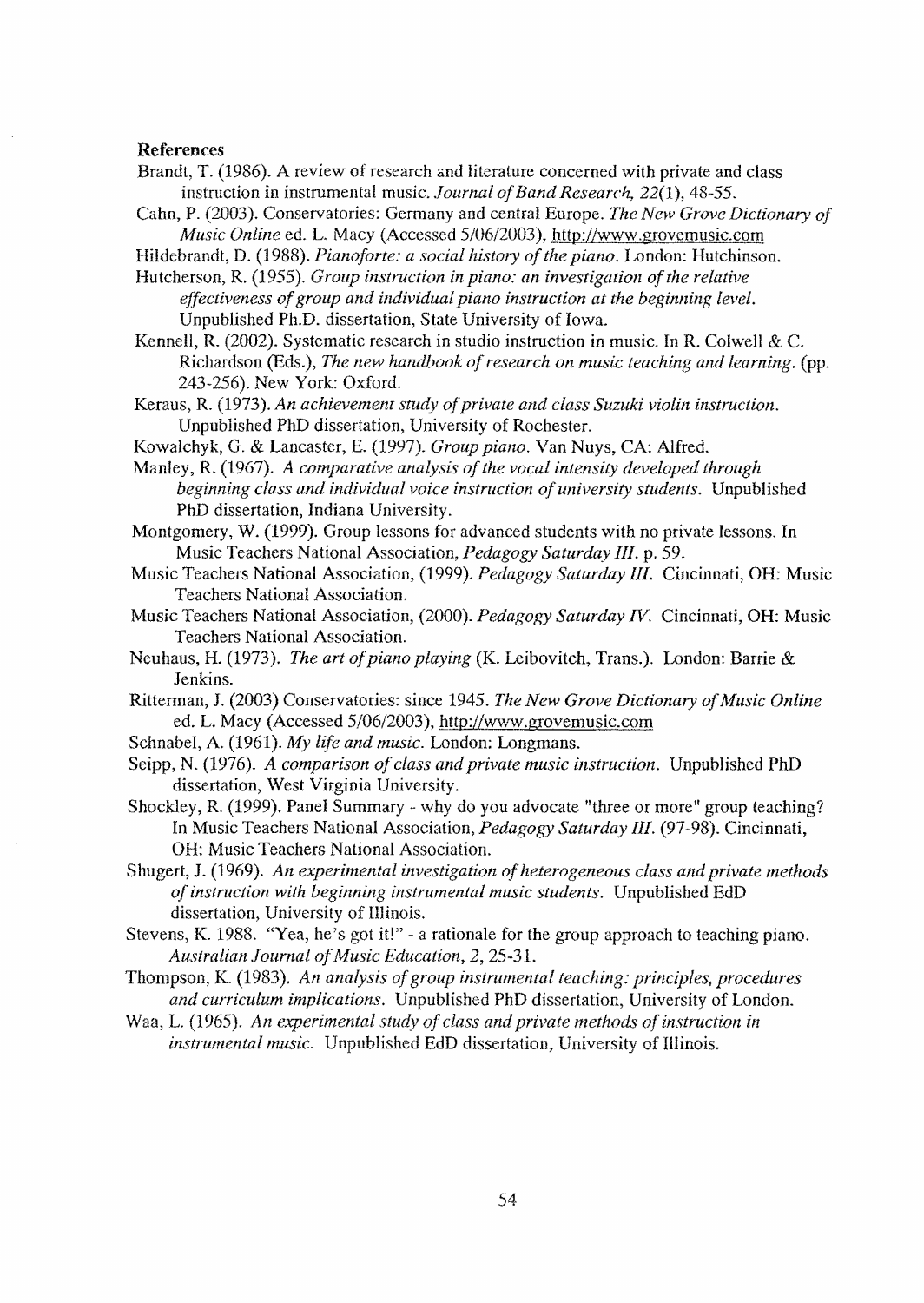Table 1: *Research findings* - *Seipp (197.6)* 

| Area and testing                               | <b>Findings</b>                                                                                                                                            |
|------------------------------------------------|------------------------------------------------------------------------------------------------------------------------------------------------------------|
| process applied                                |                                                                                                                                                            |
| Performance level -<br>Abeles Rating Scale     | Group taught students performed slightly better however not<br>۰<br>statistically significant                                                              |
|                                                | The most advanced students performed better when taught one to one<br>۰<br>while the less advanced students performed better when taught in<br>groups      |
| Sight-reading skills -                         | $\bullet$<br>Progress was variable from student to student                                                                                                 |
| Watkins Farnum<br>Performance Scale            | $\bullet$<br>The progress mean score (group vis à vis one to one) is statistically<br>significant with group taught students progressing considerably more |
| Amount of work<br>performed - Weekly           | ۰<br>Group taught students tended to present a similar amount of work,<br>except where extra credits were given                                            |
| assignment sheets                              | Significant variation in the amount of work performed was reported<br>٠<br>with the one to one taught students                                             |
|                                                | One to one taught students as a whole presented slightly more work<br>٠<br>however not statistically significant                                           |
| Interpretive                                   | All but one of the sixteen students progressed, the progression variable<br>$\bullet$                                                                      |
| Judgement - Gordon                             | from student to student                                                                                                                                    |
| <b>Music Sensitivity</b><br>Test               | $\bullet$<br>One to one taught students as a whole performed slightly better in<br>testing however not statistically significant                           |
| <b>Auditory-Visual</b><br>music discrimination | All but two of the sixteen students progressed, the progression variable<br>۰<br>from student to student                                                   |
| - Aliferis Music<br>Achievement Test           | There was no difference in progress between the two groups of<br>$\bullet$<br>students                                                                     |
| Attitudes and                                  | ٠<br>Both group averages were above three indicating positive attitudes                                                                                    |
| opinions - Student                             | from students                                                                                                                                              |
| responses to                                   | Two significant differences were noted in terms of group taught<br>۰                                                                                       |
| questions using a                              | students' lack of satisfaction with the type of instruction and individual                                                                                 |
| five-point scale                               | attention received                                                                                                                                         |
|                                                | The mean score comparing the effectiveness of group teaching with<br>٠                                                                                     |
|                                                | one to one was below three for all students                                                                                                                |
|                                                | Fifty percent of class and fifty-four percent of private students                                                                                          |
|                                                | indicated that they would have considered going to another school if                                                                                       |
|                                                | they knew they were to be taught in groups.                                                                                                                |

Table 2: Personal details: group teaching questionnaire respondents

| Name as pseudonym           | Nicole | Hilda     | Rachel | Indiana | Joseph |
|-----------------------------|--------|-----------|--------|---------|--------|
| Gender                      | Female | Female    | Female | Male    | Male   |
| Age                         | 40-    | $30 - 40$ | 40 -   | 404     |        |
| No. years tertiary teaching |        |           |        |         |        |
| No. years private teaching  |        |           |        |         |        |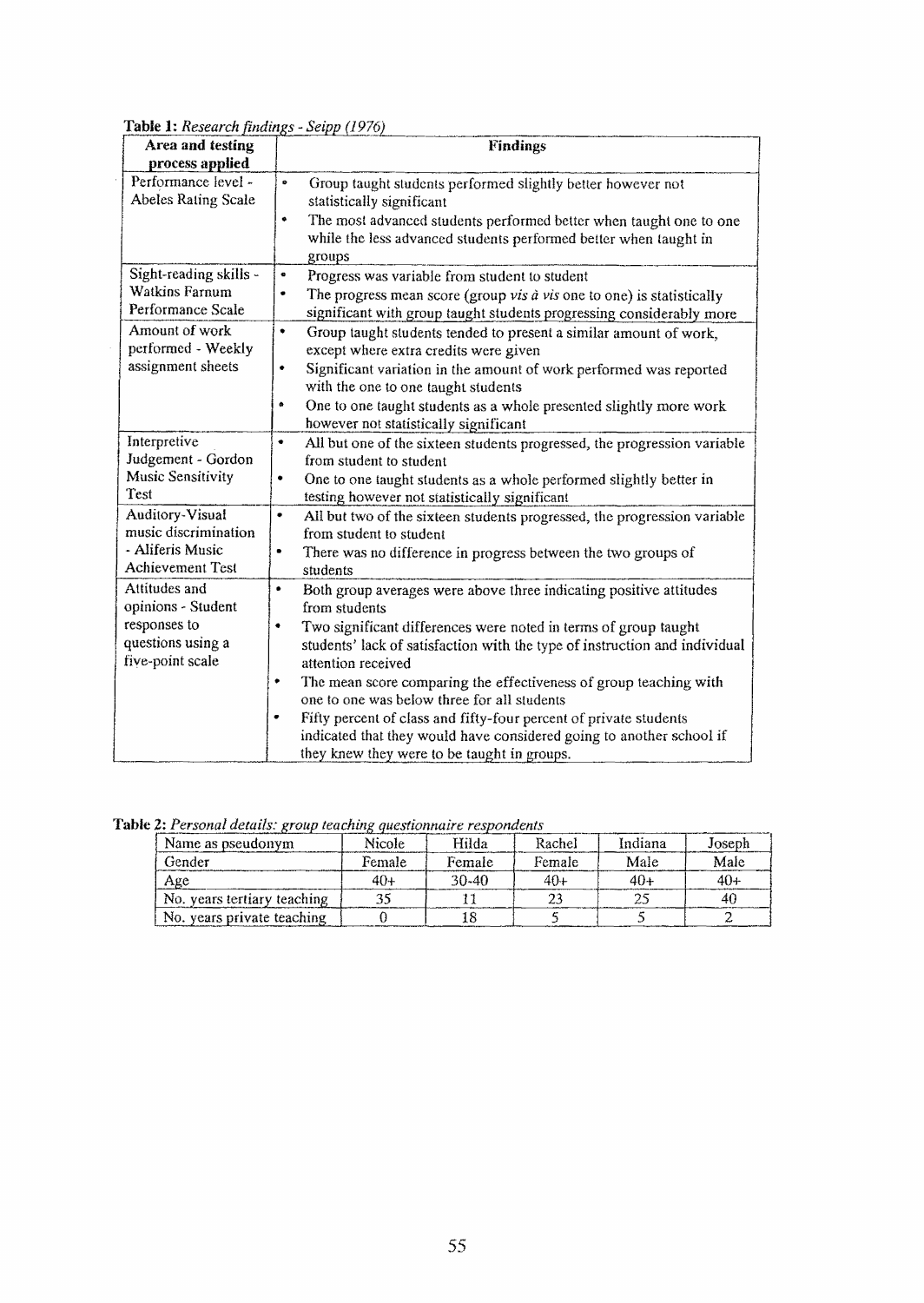Table 3: Pedagogues' modus operandi at the tertiary level: models of piano teaching

| <b>Name</b> | Breakdown and balance of pedagogy                                                                                                                                                                                                                                                                         | Rationale and/or influences                                                                |
|-------------|-----------------------------------------------------------------------------------------------------------------------------------------------------------------------------------------------------------------------------------------------------------------------------------------------------------|--------------------------------------------------------------------------------------------|
| Nicole      | Week $1$ – one hour individual lesson, Week $2$ –<br>one hour individual lesson, Week 3 - two hour<br>group lesson (group of 3 students).                                                                                                                                                                 | Pedagogue choice.                                                                          |
| Hilda       | One hour of individual tuition and one hour group<br>tuition per week (two hours total).                                                                                                                                                                                                                  | Music school policy.                                                                       |
| Rachel      | Weekly individual lesson (30-60 minutes) plus<br>regular performance classes.                                                                                                                                                                                                                             | Very few performance students<br>(3-4) and schedules made group<br>lessons impossible.     |
| Indiana     | One hour of individual tuition and one hour group<br>tuition per week (two hours total).                                                                                                                                                                                                                  | I would prefer 2-hour group<br>lessons, but it is extremely<br>difficult to schedule them. |
| Joseph      | Students have individual lessons but are strongly<br>encouraged to take Advanced Keyboard Skills in<br>a class [which] rounds out the typical private<br>lesson (repertoire and technique) by addressing<br>piano skills such as reading, transposing,<br>harmonising, improvising, playing in teams etc. | Pedagogue choice.                                                                          |

Table 4: Analysis of current models of group teaching adopted in the tertiary context

| Name    | Analysis of group piano pedagogy model(s)                                                                                                                                 |
|---------|---------------------------------------------------------------------------------------------------------------------------------------------------------------------------|
| Nicole  | Sample: Three students (combination of graduate and undergraduate)                                                                                                        |
|         | Frequency/Duration: Two hours every third week                                                                                                                            |
|         | Format/Content: Study of repertoire                                                                                                                                       |
|         | Teaching strategies: Some demonstration - teacher alone generally, make evaluations.                                                                                      |
|         | Pedagogical goals: To enhance students' critical analysis of performance                                                                                                  |
| Indiana | Sample: Three students (Two doctoral, one masters)                                                                                                                        |
| (one)   | Frequency/Duration: I hour per week                                                                                                                                       |
|         | Format/Content: Repertoire playing and discussion. Emphasis is on interpretation with<br>incidental attention to technique/memorisation.                                  |
|         | Teaching strategies: Leadership floats from student to student and occasionally to<br>teacher.                                                                            |
|         | Pedagogical goals: Improve performance skill, sensitivity, technical skills, critical<br>thinking.                                                                        |
| Indiana | Sample: Four undergraduates students (different year levels)                                                                                                              |
| (uv)    | Frequency/Duration: I hour per week                                                                                                                                       |
|         | Format/Content: Repertoire, performance issues, memorisation, improvisation, reading                                                                                      |
|         | skill.                                                                                                                                                                    |
|         | Teaching strategies: Leadership floats from student to student and occasionally to<br>teacher.                                                                            |
|         | Pedagogical goals: Improve performance skill, sensitivity, technical skills, critical<br>thinking.                                                                        |
| Hilda   | Sample: Six students (all undergraduates of different levels)                                                                                                             |
|         | Frequency/Duration: I hour per week                                                                                                                                       |
|         | Format/Content: 15-20 minutes technique, then repertoire. Students discuss, critique,                                                                                     |
|         | record/analyse/evaluate their work. We video classes and they watch for habits. They                                                                                      |
|         | perform duets.                                                                                                                                                            |
|         | Teaching strategies: Mostly discussing good/what could be better. Working until the<br>necessary change occurs.                                                           |
|         | Pedagogical goals: To enhance students' critical analysis of performance and to hear<br>students in the performance space because the sound is different from the studio. |